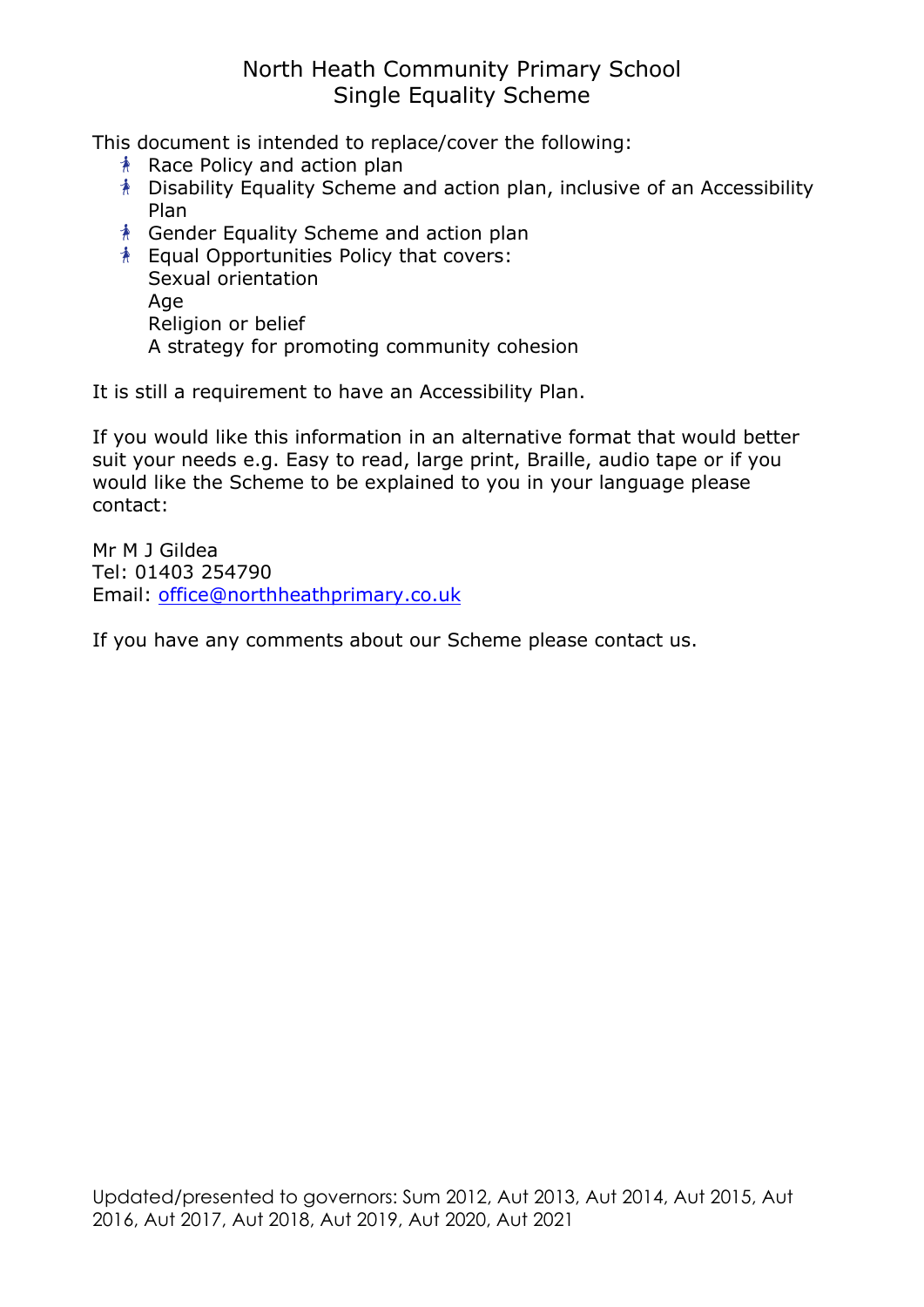| <b>Section</b>    | <b>Contents</b>                                                                                                                     | Page |
|-------------------|-------------------------------------------------------------------------------------------------------------------------------------|------|
|                   | Foreword - Headteacher, Chair of<br>Governing Body                                                                                  |      |
| 1                 | What is the Single Equality Scheme<br>and Action Plan?                                                                              | 4    |
| $\mathbf{2}$      | Meeting our duties                                                                                                                  | 4    |
| 3                 | Our school aims and core values                                                                                                     | 6    |
| 4                 | Our school's context                                                                                                                | 7    |
| 5                 | Collecting and analysing equality<br>information for pupils at North Heath<br><b>Community Primary School</b>                       | 8    |
| 6                 | Collecting and analysing equality<br>information for employment and<br>governance at North Heath<br><b>Community Primary School</b> | 9    |
| 7                 | Consultation and involving people                                                                                                   | 10   |
| 8                 | What we have achieved so far                                                                                                        | 10   |
| 9                 | Equality impact assessments                                                                                                         | 13   |
|                   | Other school policies                                                                                                               | 14   |
| 11                | Roles and responsibilities                                                                                                          | 14   |
| 12                | Commissioning and procurement                                                                                                       | 15   |
| 13                | Publicising our scheme                                                                                                              | 16   |
| 14                | Annual review of progress                                                                                                           | 16   |
| 15                | Ongoing evolvement of our scheme                                                                                                    | 16   |
| <b>Appendix 1</b> | Annual reviews                                                                                                                      | 17   |
|                   |                                                                                                                                     |      |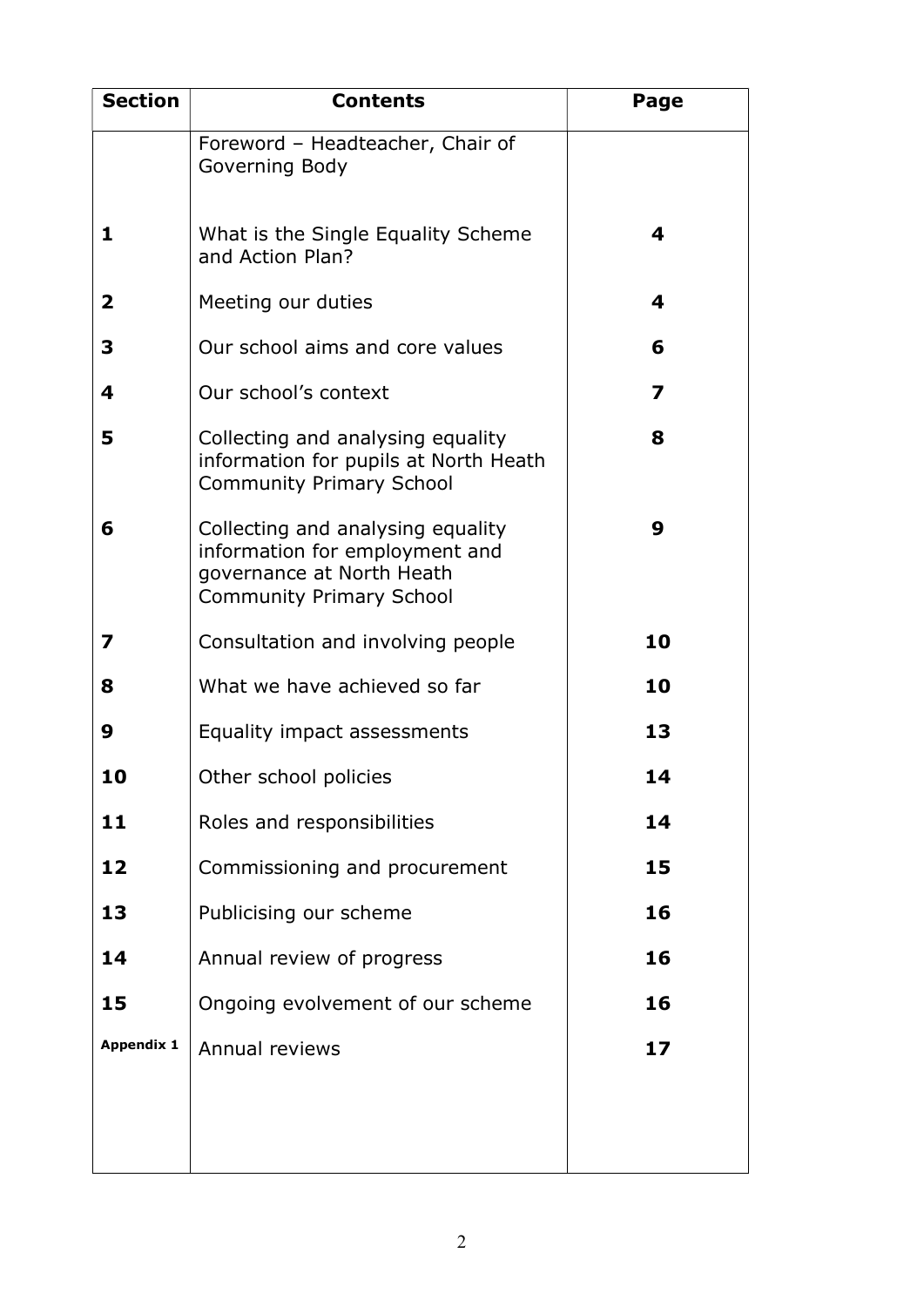This Single Equality Scheme is designed to bring together the school's approach to promoting equality in our policies and procedures and, most importantly in our day-to-day practices and interactions with our school community.

Our scheme includes our whole school – pupils, staff, governors, parents and carers and all those within our extended school community, such as neighbouring schools and local organisations.

This Scheme is essential for achieving the five outcomes of the Every Child Matters framework, which we still include in our Development Plan.

We acknowledge that it is very important for us all to work together in achieving our aim of being fully inclusive and accessible and ultimately in providing a quality learning experience for our children.

M J Gildea Headteacher

S Dedman Chair of Governors

Current Equalities Objective(s):

- To narrow the gap in attainment of between boys and girls in mathematics and writing
- To ensure the progress of vulnerable groups, including FSM (free school meals), across the school following Covid lockdown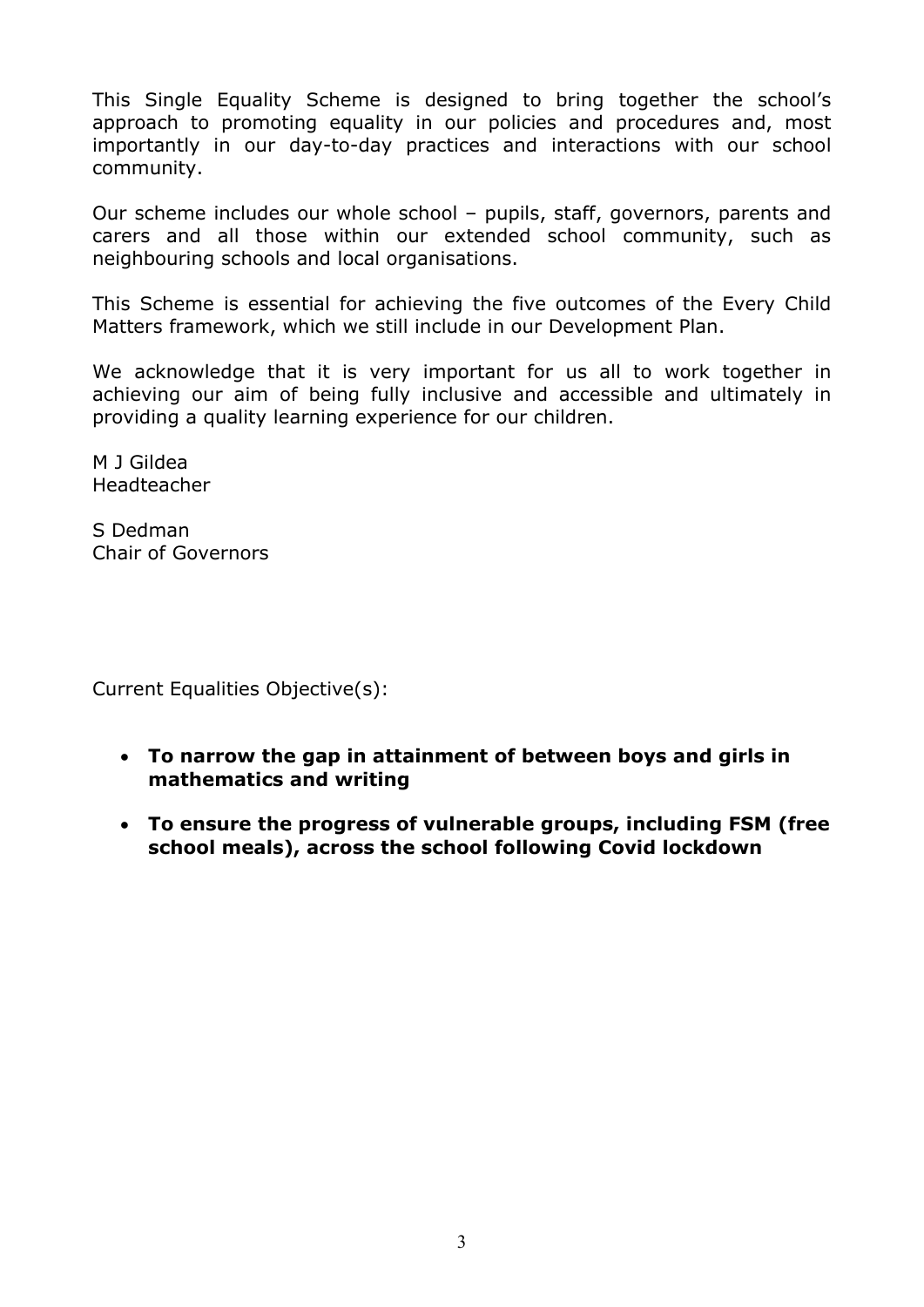## 1. What is the Single Equality Scheme and Action Plan?

This Single Equality Scheme (SES) and action plan covers a 4 year period from 2021 to 2025. It integrates our statutory duties in relation to race, disability and gender and promoting community cohesion. The duties cover staff, pupils and people using the services of the school such as parents.

It also addresses the legislation relating to religion or belief, sexual orientation and age and therefore includes our priorities and actions to eliminate discrimination and harassment for these equality areas.

Our Single Equality Scheme and Action Plan enables us to achieve a framework for action which covers all six equality strands and ensures that we meet our responsibilities of the public sector duties in an inclusive way.

We will continue to meet our statutory duties by reporting annually (see section 14) on the progress of the Single Equality Scheme and action plan. This will be reviewed by our Governors and will cover activity undertaken in relation to the six equality strands (Race equality, Disability equality & Access, Gender equality, Age, sexual orientation, religion and belief) and promoting community cohesion.

### 2. Meeting our duties

Under the statutory duties all schools have responsibilities to promote race, disability and gender equality.

#### Race equality

The general duty to promote race equality means that we must have due regard to:

- 1. Eliminate unlawful racial discrimination
- 2. Promote equality of opportunity
- 3. Promote good relations between people of different racial groups.

We follow the Local Authority Procedures for dealing with racist actions or any form of discrimination.

#### Disability equality

The general duty to promote disability equality is owed to all disabled people, so we must have due regard to:

- 1. Promote equality of opportunity between disabled people and other people
- 2. Eliminate unlawful discrimination
- 3. Eliminate disability related harassment
- 4. Promote positive attitudes towards disabled people
- 5. Encourage participation by disabled people in public life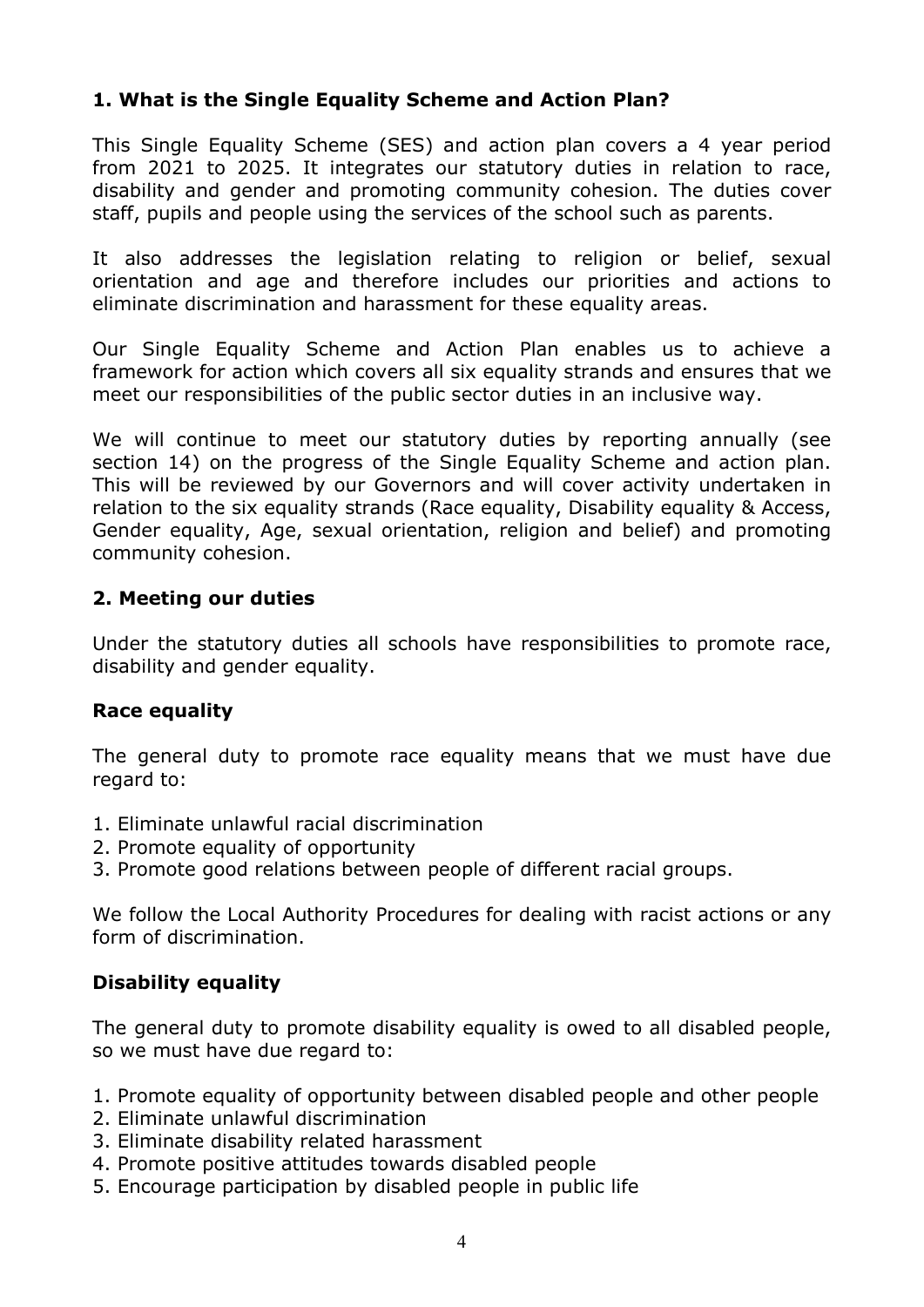6. Take steps to take account of disabled peoples' disabilities, even where that involves treating disabled people more favourably than other people.

## Accessibility (see also Accessibility Plan)

There is specific disability legislation in relation to disabled pupils and accessibility which means we must plan strategically over time to:

1. Increase access to the curriculum

2. Make improvements to the physical environment of the school to increase access;

3. Make written information accessible to pupils in a range of different ways

We must ensure that disabled pupils do not receive less favourable treatment and to do this the school has a duty to make reasonable adjustments.

## Gender equality

The general duty to promote gender equality means that we must have due regard to:

- 1. Eliminate unlawful discrimination and harassment and
- 2. Promote equality of opportunity between men and women, girls and boys.

### Community cohesion

We also have a responsibility to promote community cohesion, developing good relations across different cultures, ethnic, religious and non religious and socioeconomic groups.

## Age, sexual orientation, religion and belief

We must ensure that we do not discriminate on these grounds. This Scheme includes our priorities and actions to eliminate discrimination and harassment for these equality areas.

To help meet the Equalities Duty, the school will follow the procedures outlined in West Sussex's Schools' HR Guide for any further matters relating to Human Resources.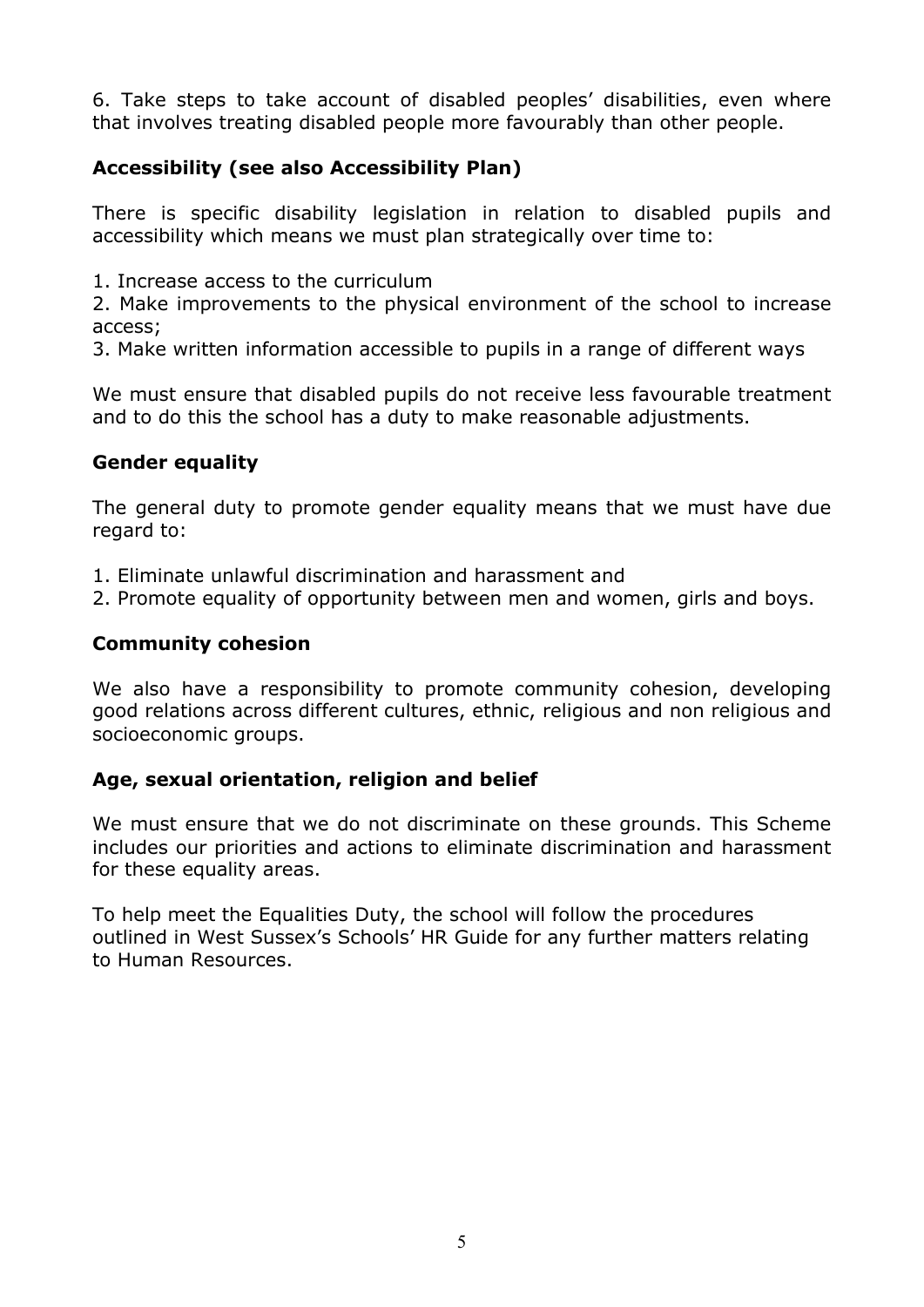## 3 Our school aims and core values

The schools Vision/ Values statement also reflects our aim to promote equality

#### MISSION STATEMENT

Working together, we enjoy and achieve.

#### INTELLECTUAL LEARNING

North Heath Community Primary School aims to support, challenge and motivate its pupils to achieve within the framework of a comprehensive curriculum. We aim to build on skills and knowledge, and through planned activities, experiences and creativity, develop and maximise their potential.

#### SOCIAL LEARNING

Our aim is for pupils to care and have respect for themselves and to care and respect others irrespective of their gender, disability, social standing, religion colour or race.

Our aim is to foster respect for their environment and property, and promote economic understanding and give pupils a voice, so supporting them to become good citizens.

#### PHYSICAL LEARNING

We aim to provide indoor and outdoor activities and opportunities to develop pupils' co-ordination, promoting the importance of a healthy lifestyle including exercise, diet, co-operation and sportsmanship.

When drawing up and reviewing this policy, governors and staff at this school have discussed and understood each of the **protected characteristics**, and what they mean in terms of an individual's experience and opportunities; each characteristic is an experience rather than a condition. For example, a person with a physical impairment may become disabled if reasonable adjustments are not provided in relation to the impairment. The proposed actions set out as objectives, and the terminology used, reflect this understanding.

In addition, the following agreed core values that underpin all teaching and learning at our school have been agreed:-

> ENJOYMENT RESPECT HAPPINESS ACHIEVEMENT COOPERATION KNOWING YOURSELF LEARNING FOR LIFE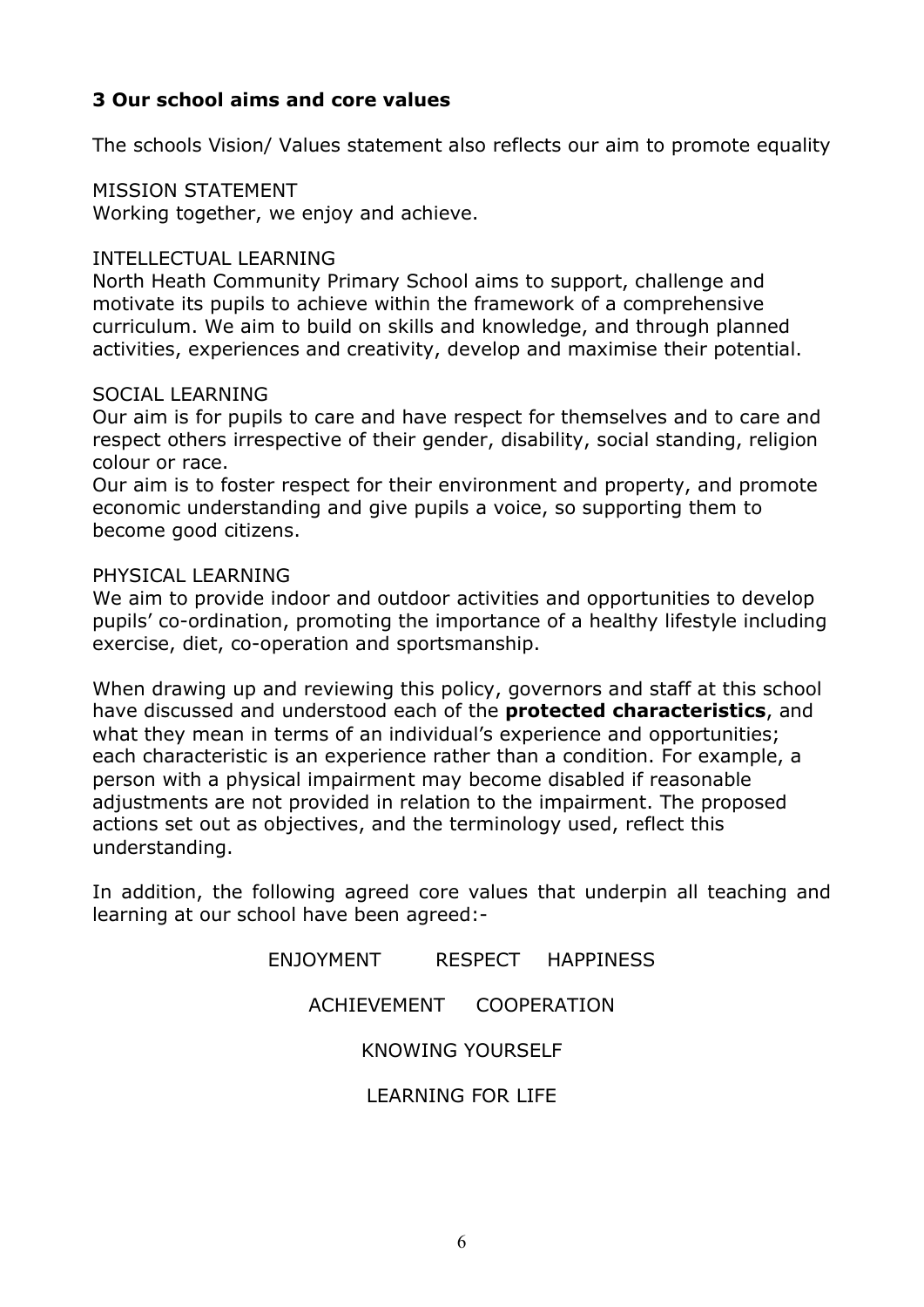We aim to:

- 1. develop an enjoyment of learning
- 2. make every individual feel valued and respected
- 3. have a happy and positive ethos which encourages the celebration of all achievement
- 4. provide a safe and inclusive environment that encourages everyone to reach their full potential
- 5. communicate effectively and collaborate through positive partnerships and teamwork within and beyond the school
- 6. develop self-awareness and lifelong learning skills

## 4. Our school's context

North Heath Community Primary School is a large school in a town location. It serves a sector of mixed housing, ranging from social priority dwellings and women's refuges to detached houses.

We aim to provide an excellent education across the whole curriculum to all its pupils in a stimulating and encouraging way. It works hard with its parents and other agencies as a community school to achieve high standards of behaviour, social responsibility and academic achievement for all its pupils. Staffing is stable. Numbers are high and maintained – usually around 400.

Initial assessments completed in the first 6 weeks of pupils starting school in Reception classes show that cohorts are predominantly confident though there is an increasing need to manage social communication skills and delays in speech and language. The impact of Covid on the Good Level of Development of the 2020 – 21 cohort was notable.

In **Mathematics** most children recognise numerals 1 - 10 but have little understanding of numerical value. They can recognise common 2D shapes and use simple positional language.

In **English** many children will respond appropriately to an adult question using a simple sentence and start learning phonics straight away.

In PSHE many children show initiative, play imaginatively and co-operate with each other and take turns, though it is evident that more input is required in this area than previously.

By and large, deprivation is more to do with working parents having less time to spend with their children, though widespread and serious lack of money is increasing, as evident by the financial support that has been necessary for swimming and residential trips.

In April 2011 pupil premium monies was devolved to support just 4 pupils. In 2013 it rose to 16. It rose gradually to reach 39 pupils receiving funding through 2016 to 2017, though reduced to fewer than 20 by the start of the 2019 academic year. Part of the rises seen were due to a change in the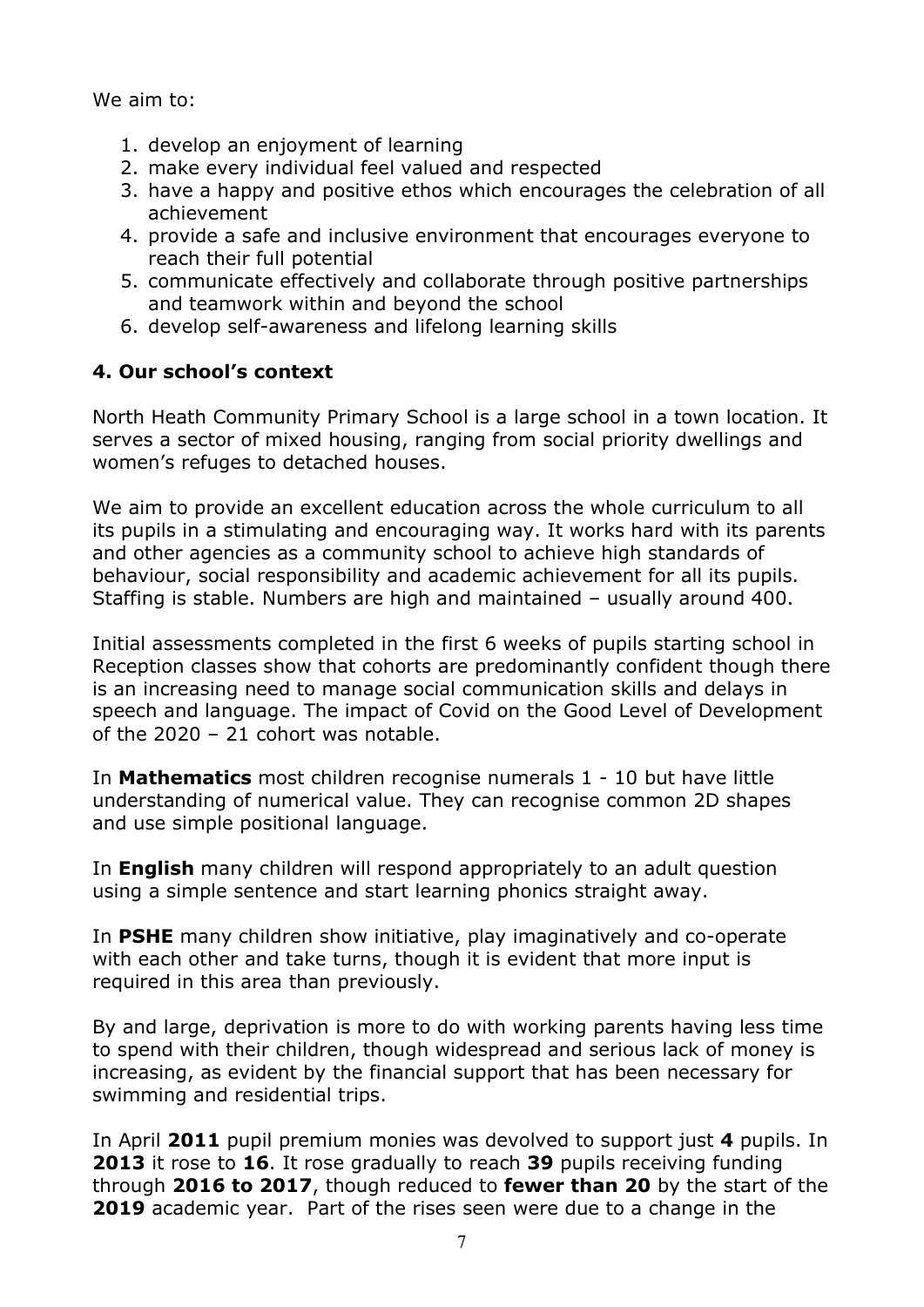previous designation to Ever 6 entitlement. By the start of the 2020 academic year, the number had risen to 26 and we are monitoring this carefully in response to furloughing and the impact of Covid-19. By the end of September 2021, pupil premium numbers had risen again to 36.

| <b>SEN Provision</b>                               | Sept 18 | Sept 19       | Sept 20 | Sept 21 |
|----------------------------------------------------|---------|---------------|---------|---------|
| <b>SEN Provision - EHCP</b>                        |         |               |         |         |
| SEN Provision - SEN support (code K)               |         | 41            | 38      | 35      |
| Total number of pupils with SEN (codes E, S and K) | 36      | 45            | 41      | 39      |
| No special educational needs (code N)              | 363     | $ 350\rangle$ | 349     | 356     |
| Total pupils on roll                               | 399     | 395           | 390     | 395     |

## Pupils on roll with SEN Provision in October 2018 to 2021

### September 2021

| <b>SIMS Analysis (Ethnicity x Year) Numbers represent: Count</b> |                |                |              |              |              |                |                |                |
|------------------------------------------------------------------|----------------|----------------|--------------|--------------|--------------|----------------|----------------|----------------|
|                                                                  |                |                |              |              |              |                |                |                |
|                                                                  | Year           | Year           | Year         | Year         | Year         |                |                |                |
|                                                                  | 1              | $\overline{2}$ | 3            | 4            | 5            | Year 6         | Year R         | <b>Total</b>   |
| Any other Asian                                                  |                |                |              |              |              |                |                |                |
| background                                                       | 0              | 1              | 0            | 0            | 0            | 0              | 1              | 2              |
| Any other White                                                  |                |                |              |              |              |                |                |                |
| background                                                       | 1              | $\overline{2}$ | 4            | 1            | 3            | 3              | $\overline{2}$ | 16             |
| Any other ethnic group                                           | $\overline{2}$ | 1              | 0            | 0            | 0            | 0              | 0              | 3              |
| Any other mixed                                                  |                |                |              |              |              |                |                |                |
| background                                                       | 1              | $\overline{2}$ | 0            | 2            | 0            | 0              | 3              | 8              |
| <b>Bangladeshi</b>                                               | 1              | 1              | 1            | $\Omega$     | 0            | 0              | $\overline{2}$ | 5              |
| <b>Black - African</b>                                           | 0              | 0              | 0            | 0            | $\mathbf{1}$ | 0              | 0              | $\mathbf{1}$   |
| <b>Black Caribbean</b>                                           | $\mathbf{1}$   | 0              | $\mathbf{1}$ | 0            | $\mathbf 0$  | 0              | 0              | $\overline{2}$ |
| Indian                                                           | $\mathbf{1}$   | $\mathbf{1}$   | $\mathbf{1}$ | $\mathbf{1}$ | 0            | $\mathbf{1}$   | 3              | 8              |
| Pakistani                                                        | 0              | $\mathbf 0$    | $\mathbf{1}$ | $\mathbf{1}$ | $\mathbf 0$  | $\mathbf{1}$   | 0              | 3              |
| <b>Refused</b>                                                   | 0              | 0              | 0            | $\Omega$     | $\Omega$     | $\mathbf{1}$   | 0              | $\mathbf{1}$   |
| <b>White - British</b>                                           | 50             | 46             | 43           | 48           | 46           | 54             | 41             | 328            |
| <b>White and Asian</b>                                           | 1              | 1              | 0            | 3            | $\mathbf{1}$ | $\overline{2}$ | 0              | 8              |
| <b>White and Black African</b>                                   | $\overline{2}$ | $\overline{2}$ | $\mathbf{1}$ | $\mathbf{1}$ | 0            | 0              | $\overline{2}$ | 8              |
| <b>White and Black</b>                                           |                |                |              |              |              |                |                |                |
| Caribbean                                                        | 0              | $\mathbf{0}$   | 0            | 0            | 1            | 0              | 1              | 2              |
| <b>Total</b>                                                     | 60             | 57             | 52           | 57           | 52           | 62             | 55             | 395            |

### 5. Collecting and analysing equality information for pupils at North Heath Community Primary School

North Heath Community Primary School is an inclusive school. We use the curriculum and teaching to enhance the self-esteem of all those it serves and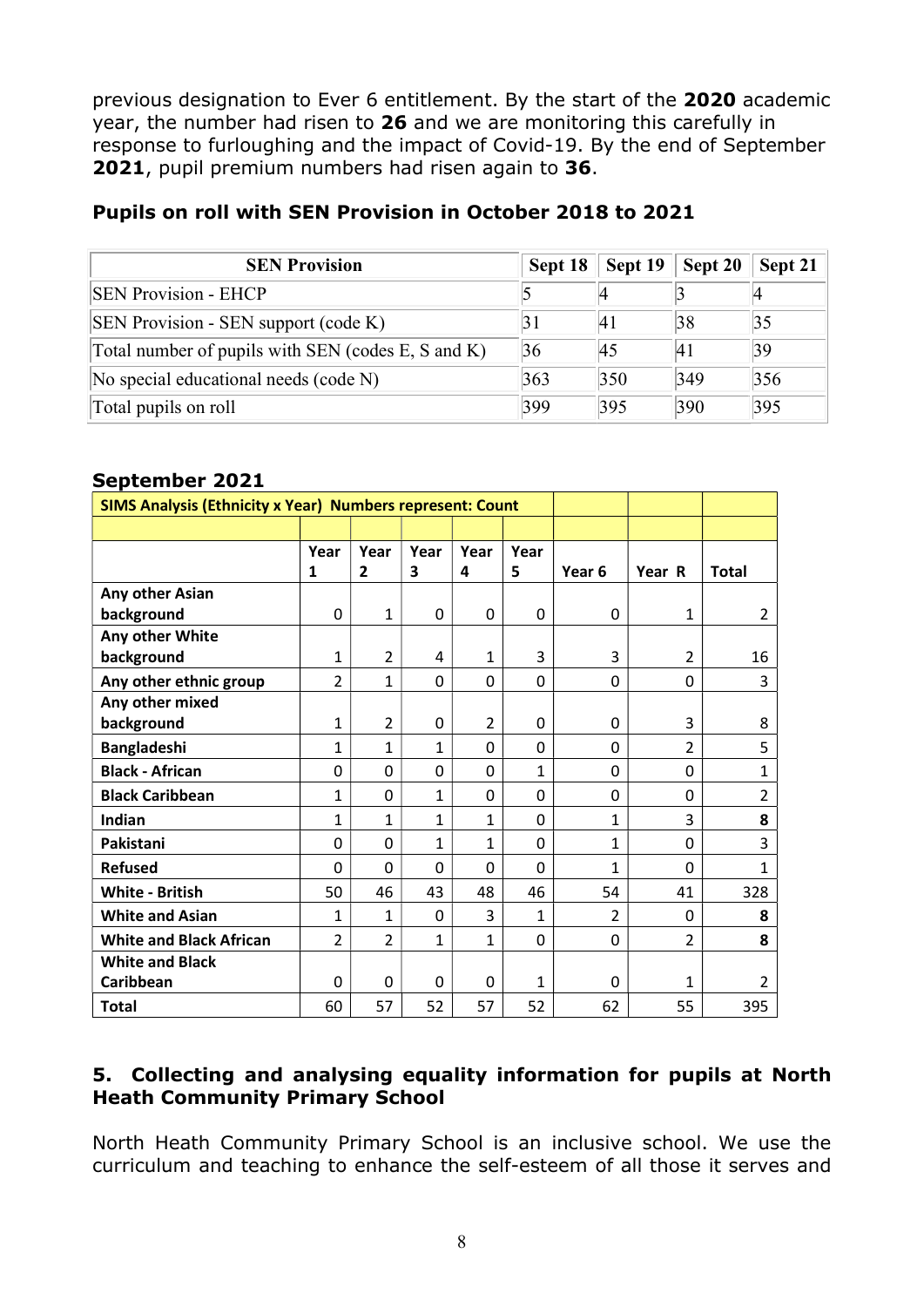to provide a learning environment in which each individual is encouraged to fulfil her or his potential.

We collect and analyse the following equality information for our pupils/students:

- **Attainment levels**
- <u>**A**</u> Progress levels
- Attendance levels
- **A** Exclusions
- Attendance at Extended School activities/extra-curricular activities (eg school trips)
- $*$  Complaints of bullying and harassment
- Racist/Hate Incidents
- Participation in the School Council
- Attendance at Parents' Evenings

## We have identified the following issues from this informationgathering exercise:

- $*$  Progress and attainment of girls in mathematics
- $*$  Progress and attainment of boys in writing
- Attainment of pupil premium groups across the school
- Attainment on return for all pupils following lockdown
- Distanced liaison with parents due to Covid-19

### 6. Collecting and analysing equality information for employment and governance at North Heath Community Primary School

North Heath Community Primary School is committed to providing a working environment free from discrimination, victimisation, and harassment.

We also aim to fairly recruit an appropriately experienced and qualified workforce and a governing body that is representative of all sections of the community in order to provide a service that respects and responds to the needs of our local population.

We collect and analyse the following information for our staff and governors:

- $\Lambda$  Applicants for employment (via local authority recruitment forms)
- **A** Staff profile
- Governing body profile
- $*$  Attendance on staff training events
- $*$  Disciplinary and grievance cases if any
- Staff performance management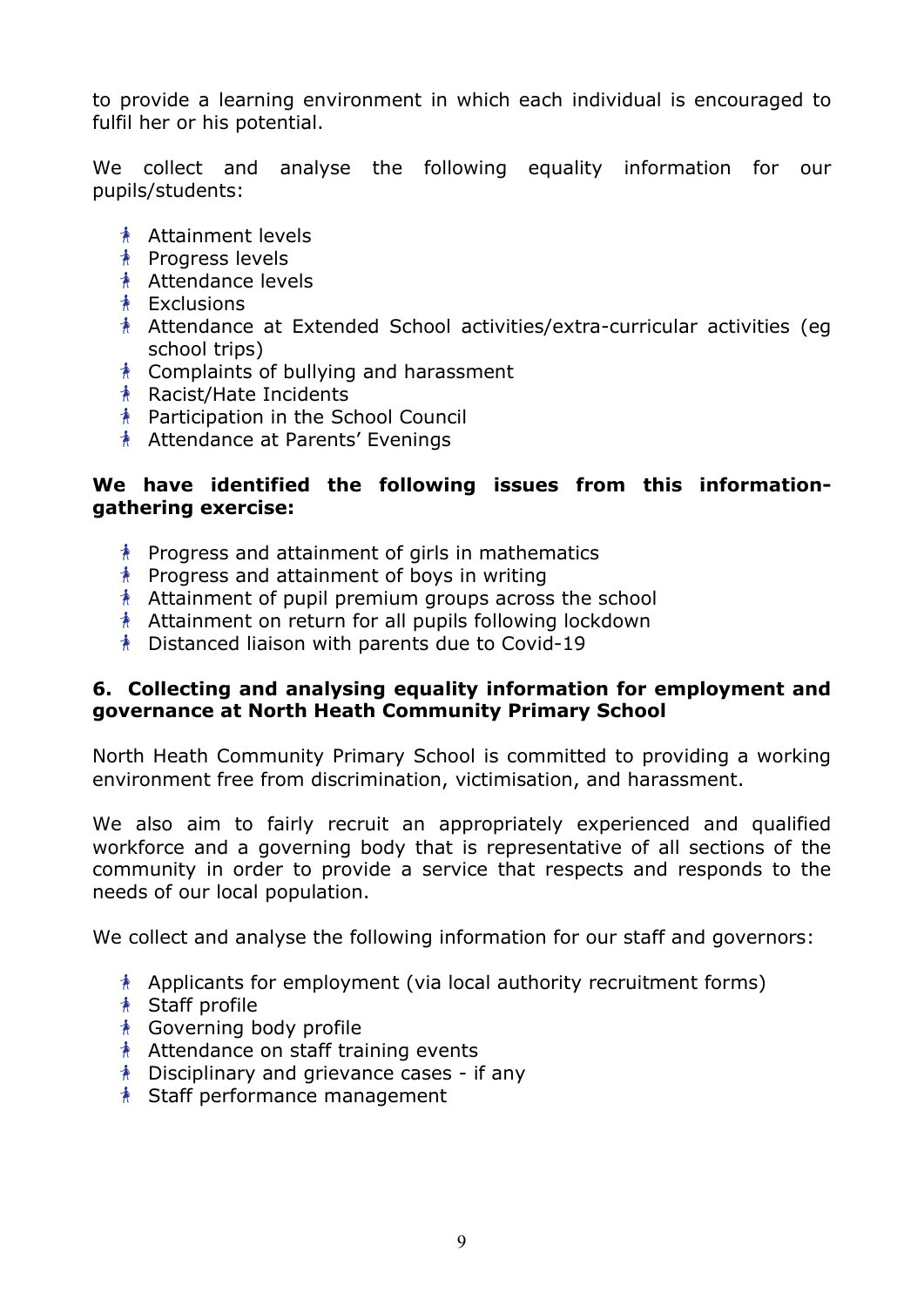### September 2021

There are 21 teachers (2 of whom are on maternity leave); 19 female and 2 male. There are 14 female adults with Classroom Assistant responsibilities. The site manager is male, as are two other adults with site responsibilities, and the headteacher. 17 female staff have midday meals responsibilities, 7 female staff have cleaning responsibilities as does 1 male. 3 female staff members represent the admin team.

We currently have 10 governors and are actively pursuing interest from 2 others in the 2021 Autumn Term through the one-stop shop. 6 governors are female and 4 are male.

## 7. Consultation and involving people

We aim to involve pupils, staff, governors, parents and carers, and our wider school community in creating the Single Equality Scheme and action plan. This will help to ensure that the views of all groups, but especially potentially disadvantaged groups, were fully incorporated in the development of this Scheme and action plan.

Examples include:

- Discussions at School Council
- $\Lambda$  Contact with parent/carers/community focus group representing a range of protected characteristics
- Discussions at staff meetings
- $\Lambda$  Discussions at governing body meetings
- Contact with local community groups
- Contact with local community activities

#### From 2017 we identified the following issues from this informationgathering exercise:

The need to:

- $*$  Publicise and take comments on this scheme from the school and local community
- $*$  Update staff knowledge about their statutory duties in relation to race, disability and gender and promoting community cohesion

### 8. What we have achieved so far – this section details what we have achieved so far in relation to the equality duties and celebrating the outcomes.

There are no vulnerable groups for attendance. Attendance overall was around 97% in 2017 – 18 and 2018 – 19. There was no overall figure for 2019 – 20 due to lockdown and partial closure, but overall attendance was above 97% for 2020 - 21.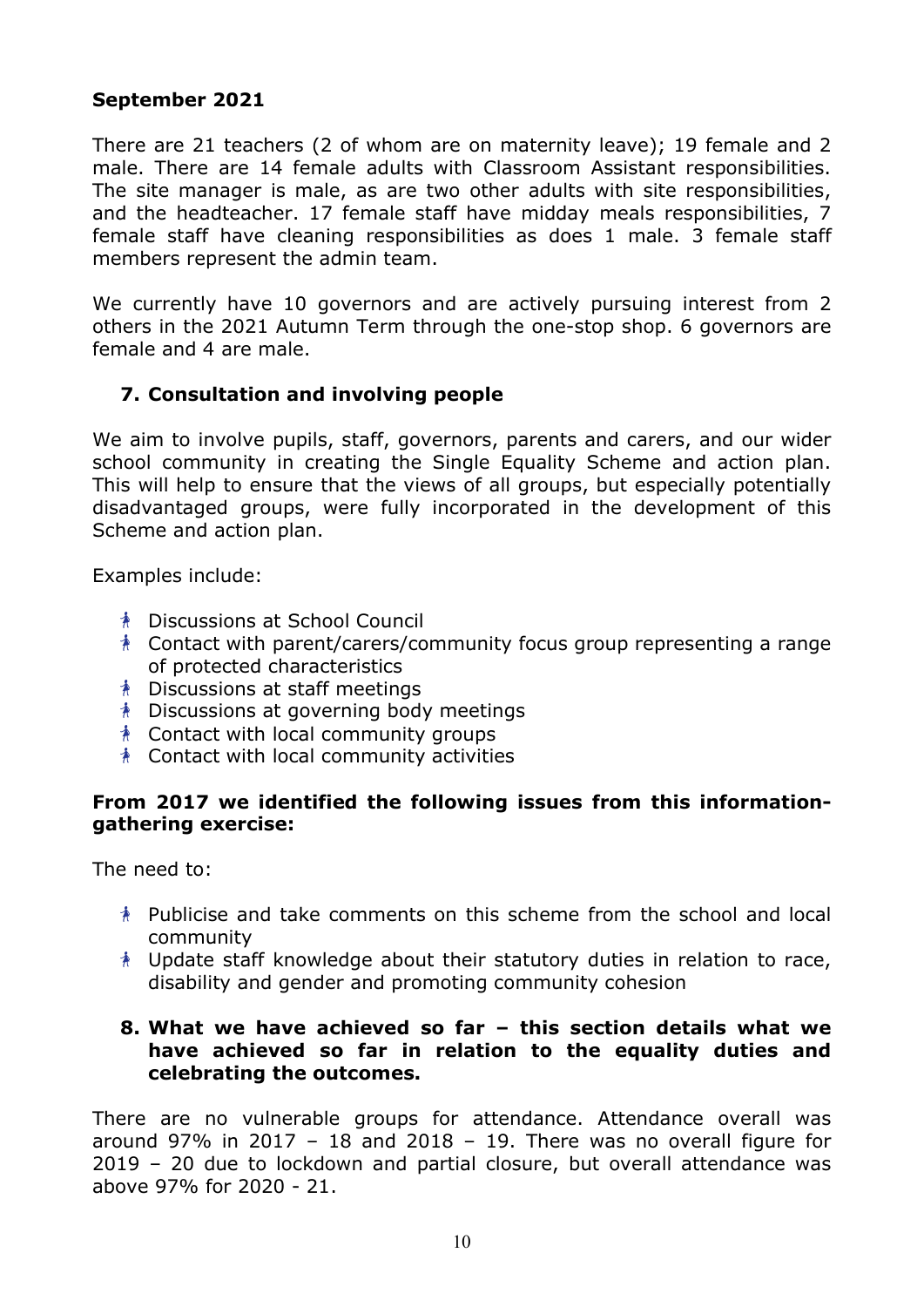## Race equality

From Autumn 2020 to Summer 2021, there were 5 recorded racist incidents, all of which were rigorously followed up with children and families. The School Ethos and multicultural elements in the curriculum, ensure that similarities and differences are celebrated above and beyond the core curriculum.

#### Disability equality & Accessibility

Minor adjustments were made to the duties of 1 staff member in 2020 following a phased return to support them. Seating and new desks have been purchased for all teachers where required and we have redesigned the library. Adjustments to classroom organisation, staffing and the timing of movements enabled full access to the curriculum and play for any injured pupils. Additional first aid stations outside have reduced movement around the site.

Special arrangements were not necessary for SATS as they did not take place in May 2020 or May 2021.

If we foresee that mobility or accessing the curriculum could be an issue for staff or a pupil, action will be taken. We recognise that whilst our classrooms in the main building are fully accessible, access to the mobiles could be an issue. For example:

- In 2015 we attended to accessibility issues related to a mobile hut, a playgroup and one of our entrances
- In 2017 18 new fencing and more play space on the top playground improved accessibility further
- In the Summer of 2019 there was a focus on transition arrangements for SEN pupils and those with sight specific needs
- In 2020 we considered the placement of one class to include a pupil with progressively widening needs and we started the year over-staffed to help pupils settle in and implement catch – up interventions from the start of the academic year
- In 2021 the bin shed was removed from the front play space

#### Gender equality

We closely monitor the performance and attainment of boys and girls at the school, as well as all groups (see later review section). Our single equality targets reflect the outcomes of this analysis. Governors reflect on their profile before recruitment.

## Age

This applies to staff/adults not children. Age is not seen as a barrier. Staffing is based on the needs of our pupils and the professional ability of our staff to deliver appropriate provision. We recruited 2 new NQTs for September 2020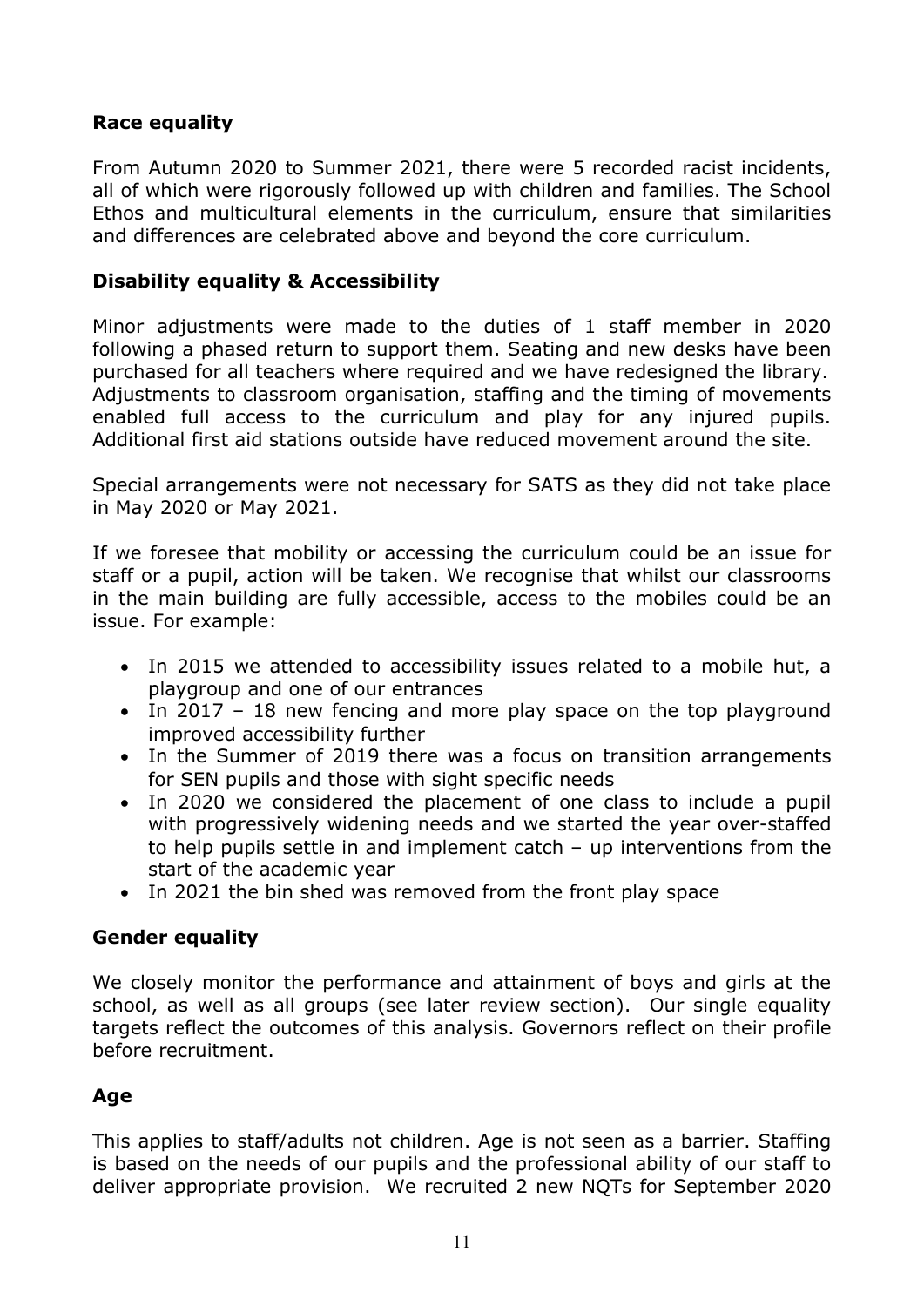as well as additional classroom assistant support with 2 new starters. Governors are involved in the recruitment process for senior roles.

Some elements of a child's involvement in school discussions is developmental, however there is representation on our School Council from children of all ages. The School Council meets regularly and is supported by a member of staff. They disseminate discussions and decisions via class councils, whole school assemblies and contributions to the school newsletter. As children progress through the school they begin to gain responsibilities. These encourage children to become fully involved in the life of the school and to gain an understanding of what it means to be an active member of a community. Junior pupils also represent their year groups on a Gallery Council. We will need to carefully consider how to bring these back following reopening.

### Sexual orientation

We do not discriminate on these grounds and we will take action to eliminate discrimination and harassment for any equality area.

To help meet the Equalities Duty, the school follows the procedures outlined in West Sussex's Schools' HR Guide for matters relating to Human Resources.

### Religion and Belief

North Heath is not a faith school, but we do have very close links to the local church. A local vicar often leads our assemblies and we, as a school community, celebrate key services in the church throughout the year. Our Year 5 and 6 children plan and lead a Christmas Service each year.

Throughout the school, pupils are taught about the major festivals of the world religions, and about some, such as Christianity, in detail. Throughout Key Stage 2, all major religions are taught. Factual information is given about the different religions, but more importantly children are taught to respect faith and belief. Respect is one of our core values and the curriculum and SMSC links also promote British values.

Worship and prayer are explored in the context of all religions and we try to impart on children how important faith, belief, worship and prayer are to some people.

Our 2020 RSE policy and membership of the PSE society enables us to be compliant with national RSE requirements.

### In addition we believe that North Heath Community Primary School can also celebrate the following good practice:

#### Community Cohesion

The school has close links to other groups in Horsham - St Mark's Church, The Holbrook Club, and Horsham Leisure Link. We support them in the running of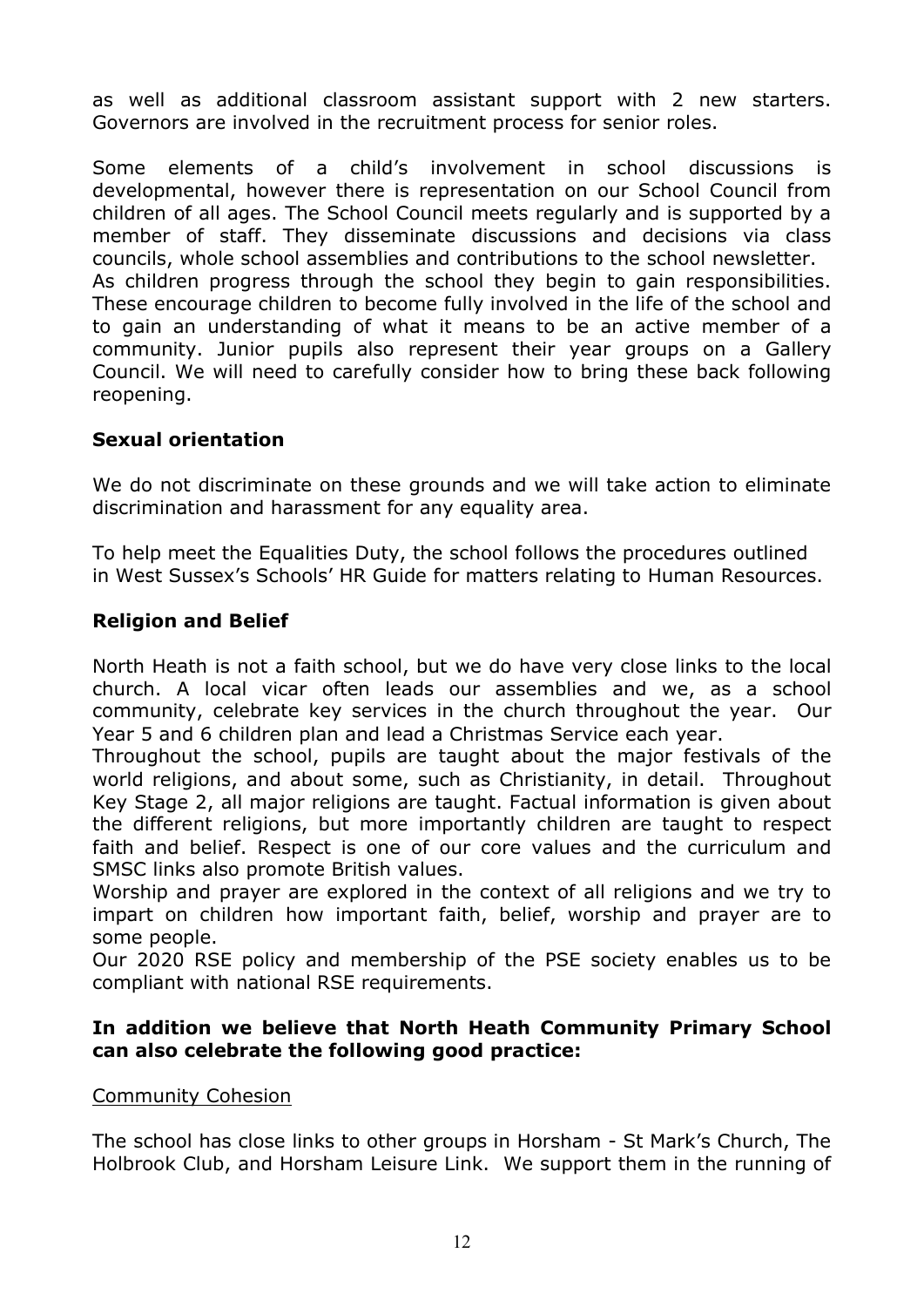a number of local events eg. our artists provide church displays and our Country Dancing Team performs at the town dance festival.

We have strong links to our locality group of schools (HSP - Horsham Schools Partnership), and value the support and input that is gives. The school plays an active role in the group and the school has benefitted from a number of initiatives set up and funded by the group (eg. staff training/ development, shared pupil activities, pupil mentoring programme).

Our PTA (Friends of North Heath) are strongly linked to the school and are supportive of additional provision of resources.

We perform for grandparents at Christmas (the hall has improved accessibility and comfort) as well as parents and siblings and we hold a community picnic every summer.

We progressively review our provision in line with the National Curriculum so that it is fully accessible to all children. Parents/carers are regularly informed of the learning to take place through curriculum evenings, termly topic plans, interim reports, annual reports, headteacher newsletters, outcomes of surveys and individual consultations. We feel our curriculum has a global perspective, enabling children to see themselves in context of the wider world community. It also has a British perspective through topic based planning and whole school areas of study such as commemorating World War 1. We will continue to harness the opportunities of a House System to further strengthen community links.

#### Engagement and extended services

The school provides a wider range of appropriate after school clubs for its pupil profile. Clubs are changed termly so that through the year we provide a range suitable for boys and girls of different ages, interests and abilities. Examples include homework, sewing, first aid, golf and dance – some provided by external agencies, harnessing the capacity of the new hall. From 2015/6 we added karate and football to external provision and in 2018 we added a 'rhythm masters' club. In autumn 2020, following guidance and or risk assessment, the only provision to re-open was peripatetic piano. We are looking to open provision further as Covid restrictions change.

## 9. Equality impact assessments

Equality impact assessment (see appendix 1) is a systematic method of checking school plans, policies, procedures and practices to ensure they are genuinely accessible and meet the needs of our staff and the local community in relation to age, disability, gender, race, religion and belief and sexual orientation.

North Heath Community Primary School is keen to ensure that none of its policies and practices disadvantages people with disabilities, from different ethnic backgrounds or of differing gender.

We undertake equality impact assessments to identify the impact or effect (either negative or positive) of our policies, procedures and functions on various sections of the population paying particular regard to the needs of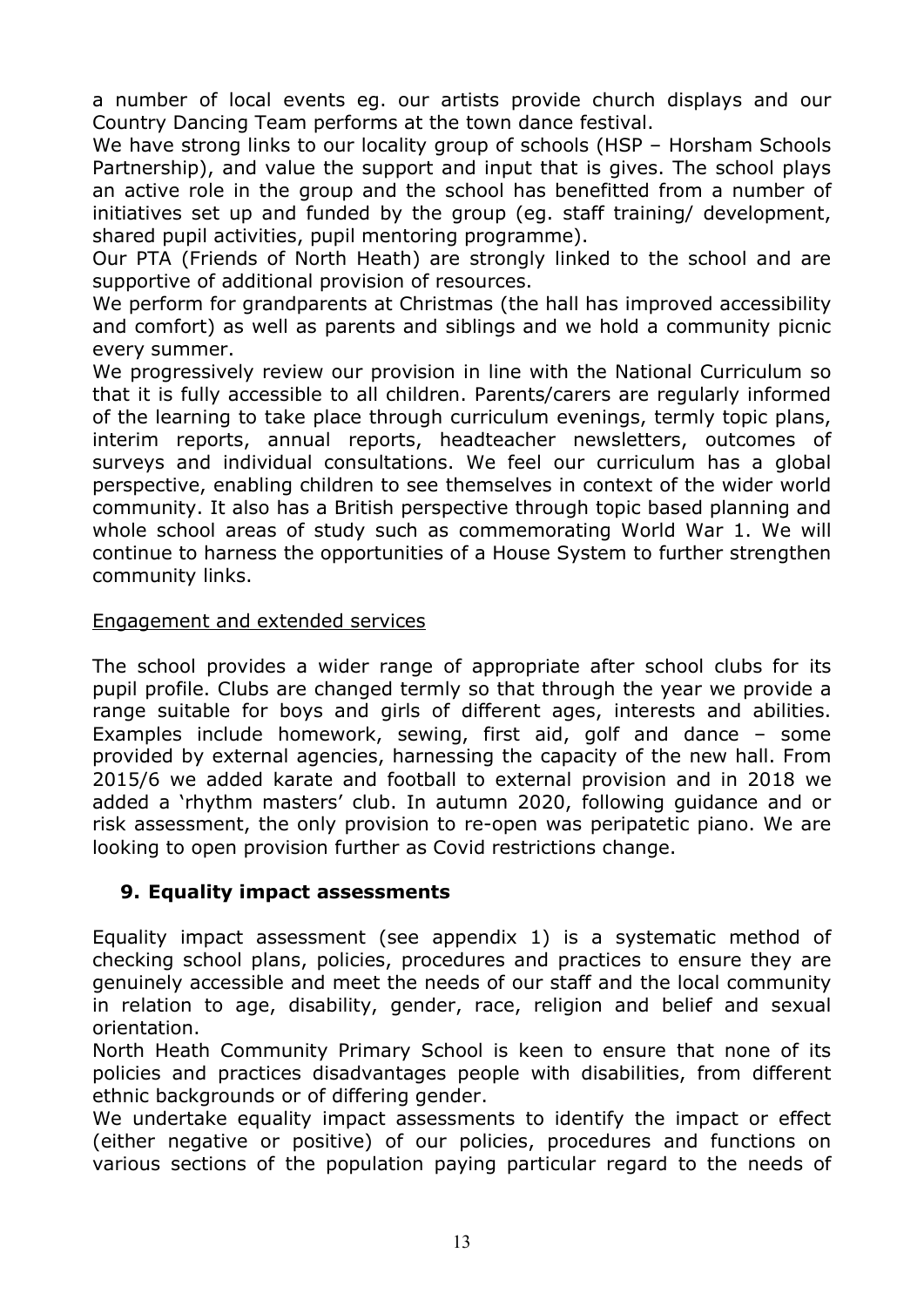minority groups. Where negative impacts are identified we then take steps to deal with this and make sure equity of service to all.

## 10. Other School Policies

We have used our existing school policies to inform our Single Equality Scheme.

These include:

- **A** School development plan
- **A** School inclusion policy
- $*$  Accessibility plan
- $*$  Racial equality policy
- $*$  Anti Bullying policy
- $\Lambda$  Behaviour for Learning policy
- Confidential Reporting/ Whistle blowing Policy
- Local Authority Admissions
- **A** RSE Policy

## 11. Roles and Responsibilities

#### The role of governors

The governing body has set out its commitment to equality in this policy statement, and it will continue to do all it can to ensure that all members of the school community are treated fairly and with equality.

The governing body seeks to ensure that people with protected characteristics are not discriminated against when applying for jobs at our school.

The governors take all reasonable steps to ensure that the school environment gives access to people with disabilities. The governing body will, in its annual report, make reference to arrangements for disabled pupils.

The governors welcome all applications to join the school, whatever background a child may have.

The governing body ensures that no child is discriminated against whilst in our school. So, for example, all children have access to the full range of the curriculum, and regulations regarding school uniform will be applied equally to boys and girls. If a child's religion affects the school uniform, then the school will deal with each case sensitively and with respect for the child's cultural traditions.

## The role of the headteacher

It is the headteacher's role to implement the school's equality policy and he is supported by the governing body in so doing.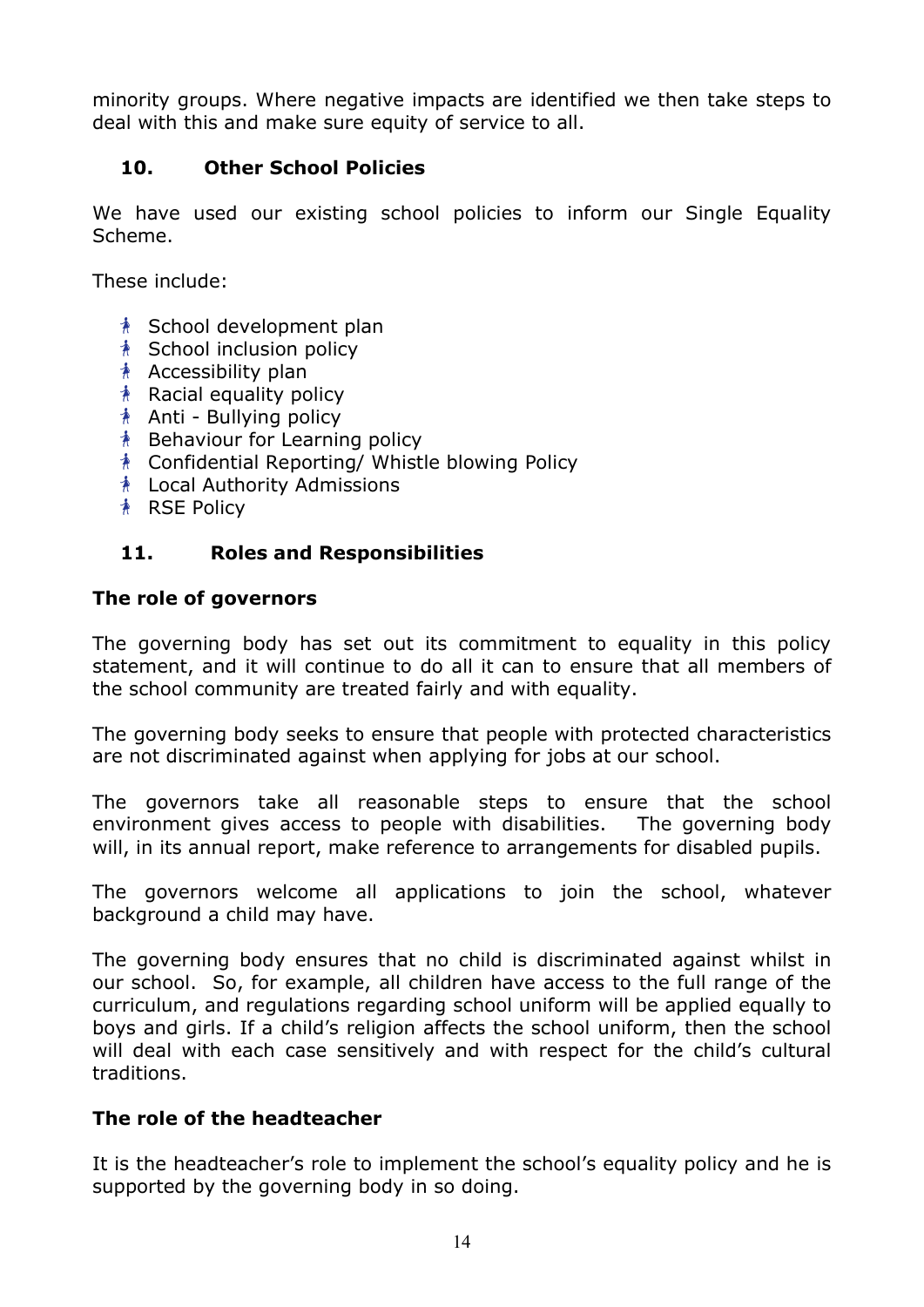It is the headteacher's role to ensure that all staff are aware of the school policy on equality, and that teachers apply these guidelines fairly in all situations.

The headteacher ensures that all appointments panels give due regard to this policy, so that no-one is discriminated against when it comes to employment or training opportunities.

The headteacher promotes the principle of equality when developing the curriculum, and promotes respect for other people in all aspects of school life, for example, in the assembly and in displays shown around the school

 The headteacher treats all incidents of discriminatory treatment with due seriousness.

## The role of the class teacher

The class teacher ensures that all pupils are treated fairly, equally and with respect. We do not discriminate against any child.

When selecting classroom material, teachers pay due regard to the sensitivities of all members of the class and do not provide material that is racist, sexist or otherwise discriminatory in nature. Teachers strive to provide material that gives positive images of minorities and that challenges stereotypical images of minority groups.

When designing schemes of work, we use this policy to guide us, both in our choice of topics to study, and in how to approach sensitive issues. So, for example, history topics in our school include examples of the significant contributions women have made to developments in this country's history. In geography topics the teacher attempts to counter stereotypical images of Africa and Asia and to show the true diversity of development in different parts of the world.

All our teachers challenge any incidents of discriminatory behaviour and draw them to the attention of the headteacher. Teachers support the work of ancillary or support staff and encourage them to intervene in a positive way against any occurrence of discrimination.

## 12. Commissioning and Procurement

North Heath Community Primary School is required by law to make sure that when we buy services from another organisation to help us provide our services, that organisation will comply with equality legislation. This will be a factor in selection during any tendering process. From 2015, we have used a benchmarking service to help provide best value with IT purchases. Our locality group of school have commissioned a digital media group to enhance our collaborative digital footprint through 2019 – 20 and beyond. Speech and language assessments in YR are also procured through locality commissioning, as is additional EP advice and supervision and coaching for Headteachers. Being mindful of all protected characteristics, thus ensuring compliance with equal opportunities, in 2020 – 21, we worked collaboratively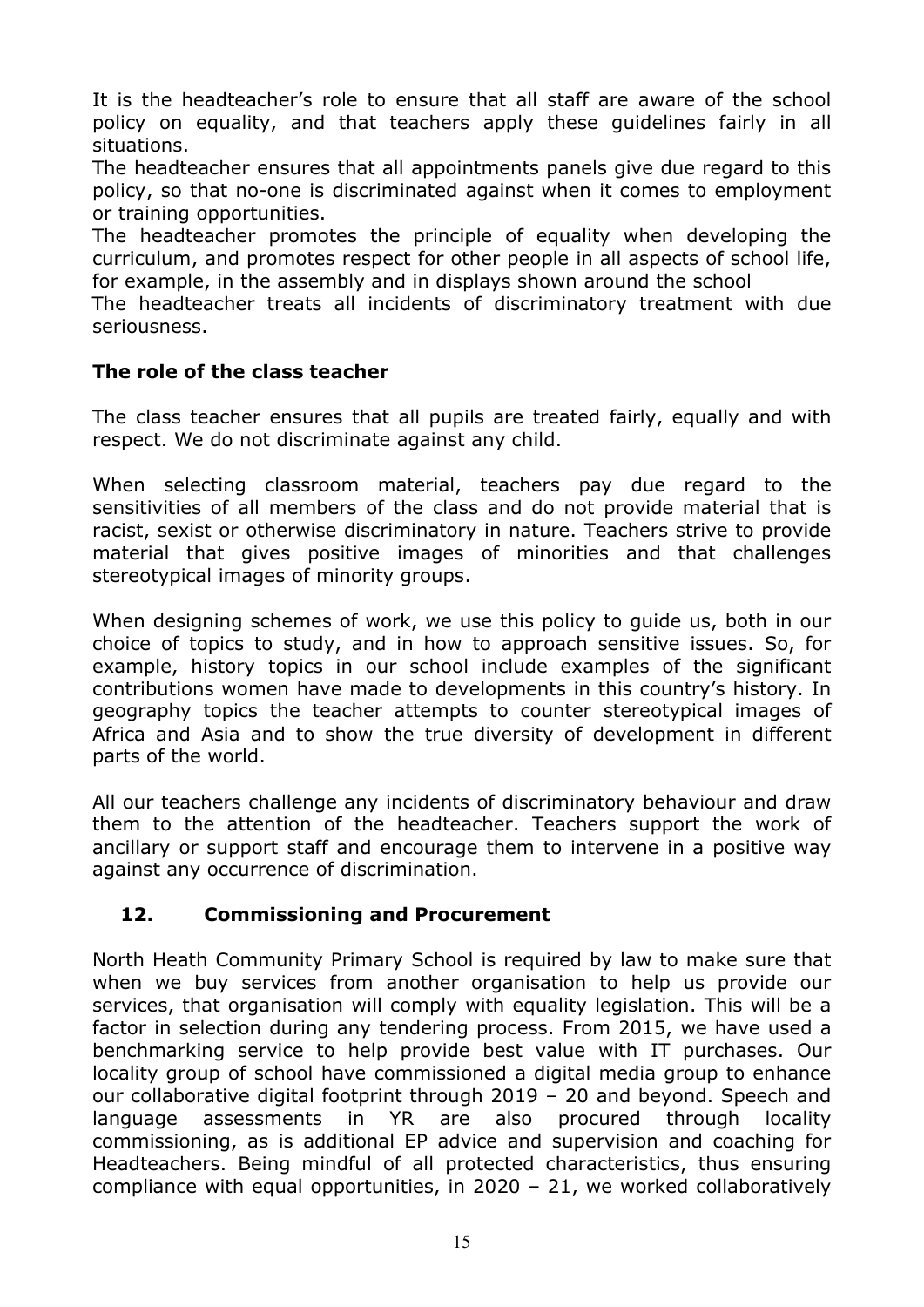with other Horsham schools and wider agencies to jointly secure funds and provide a counselling service through Fegans, with 4 of our pupils being put forward by the school for the opportunity.

## 13. Publicising our scheme

Our Single Equality scheme will be made accessible to all persons within our local and school community in the following ways:

- **A** School website
- <u>**A**</u> School newsletter
- $\lambda$  On display in the school entrance
- $*$  Staff and pupil induction School Prospectus and Staff Handbook
- $*$  Send our scheme to local community groups

## 14. Annual Review of Progress

We will review annually the actions we have taken in the development of our Single Equality Scheme which include:

- $*$  The results of any information gathering and how we have used this information towards improvement
- $*$  The outcomes of involvement activities from groups within our community
- $*$  A summary from equality impact assessments undertaken
- $*$  An update of the progress made against priorities
- $*$  Celebrating what we have achieved in relation to promoting community cohesion

We will revise our Single Equality Scheme and Action Plan every 4 years along with our Accessibility Plan.

## 15. Ongoing evolvement of our Scheme

We will continue to involve people from all aspects of our school community in the ongoing evolvement of our Single Equality Scheme and Action Plan.

This includes:

- $*$  A regular slot at School Council meetings to discuss equality and diversity issues
- $*$  A regular slot at staff meetings
- Periodic school open days/evenings for the wider school community to celebrate the work of pupils and give the opportunity for feedback, including plays and performances.

## Full update required: Autumn 2025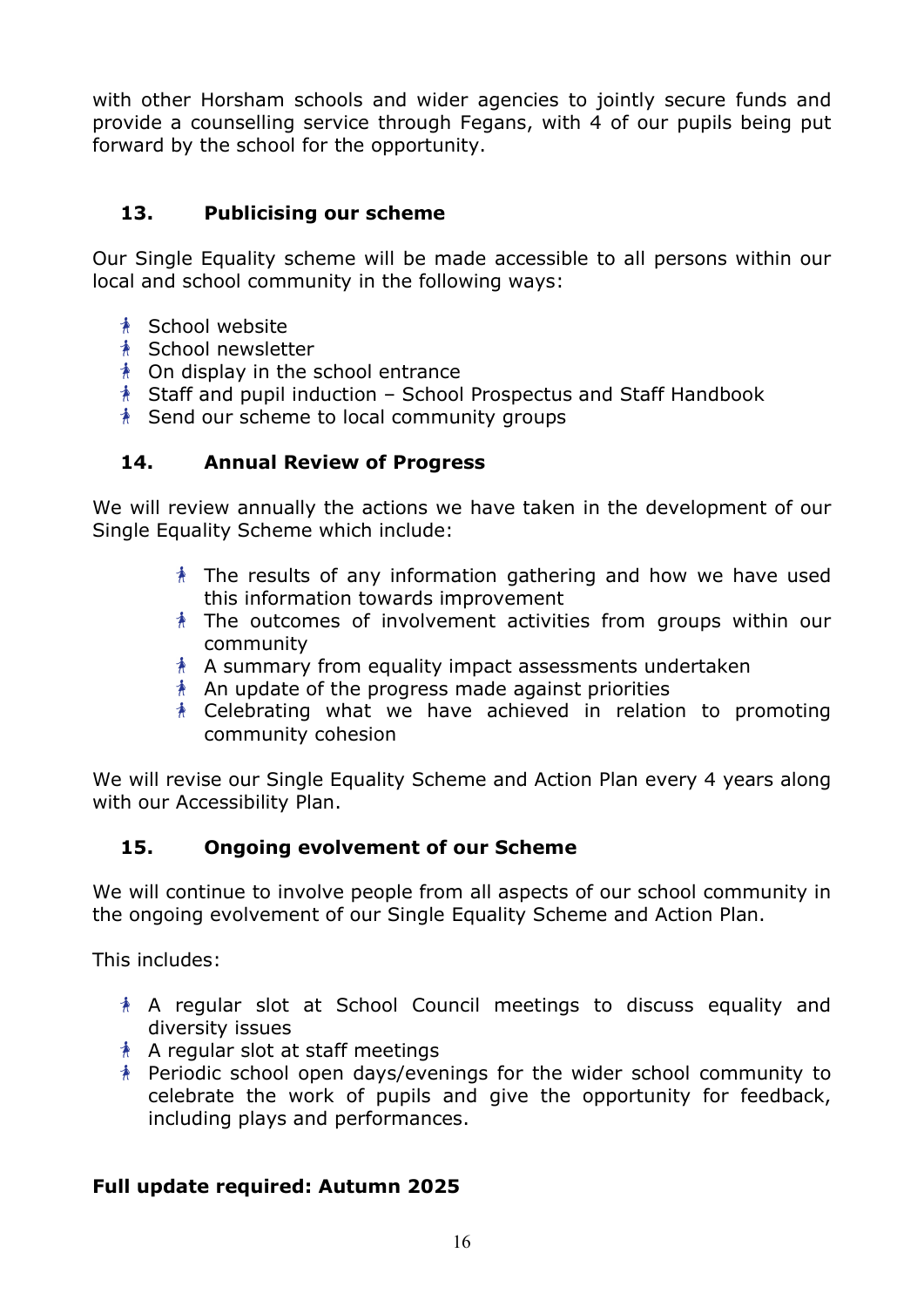# Appendix 1

# Annual Review – 2019 – 20

Current Equalities Objective(s):

| To narrow the gap<br>in attainment of<br>between boys and | Internal data from Spring 2020, prior to lockdown<br>shows that the gender gap in mathematics remains an<br>area to focus on: |                                            |                                                                                                                   |  |  |  |
|-----------------------------------------------------------|-------------------------------------------------------------------------------------------------------------------------------|--------------------------------------------|-------------------------------------------------------------------------------------------------------------------|--|--|--|
|                                                           |                                                                                                                               |                                            |                                                                                                                   |  |  |  |
| girls in<br>mathematics and<br>writing                    | Y2 Spring 2020 Mathematics                                                                                                    |                                            |                                                                                                                   |  |  |  |
|                                                           | Gender<br>Expected +<br><b>Higher Level</b>                                                                                   |                                            |                                                                                                                   |  |  |  |
|                                                           | Girls                                                                                                                         | 62                                         | 29                                                                                                                |  |  |  |
|                                                           | <b>Boys</b>                                                                                                                   | 74                                         | 52                                                                                                                |  |  |  |
|                                                           |                                                                                                                               |                                            |                                                                                                                   |  |  |  |
|                                                           |                                                                                                                               |                                            | The gender gap in mathematics is currently evident at<br>expected but more so at the higher level for this cohort |  |  |  |
|                                                           |                                                                                                                               | Y6 Spring 2020 Mathematics                 |                                                                                                                   |  |  |  |
|                                                           | Gender                                                                                                                        | Expected                                   | Higher Level                                                                                                      |  |  |  |
|                                                           | Girls                                                                                                                         | 84                                         | 34                                                                                                                |  |  |  |
|                                                           | <b>Boys</b>                                                                                                                   | 79                                         | 50                                                                                                                |  |  |  |
|                                                           | The gender gap in mathematics is currently evident at<br>the higher level<br>Y2 Spring 2020 Writing                           |                                            |                                                                                                                   |  |  |  |
|                                                           | Gender                                                                                                                        | Expected                                   | <b>Higher Level</b>                                                                                               |  |  |  |
|                                                           | Girls                                                                                                                         | 50                                         | 20                                                                                                                |  |  |  |
|                                                           | <b>Boys</b>                                                                                                                   | 52                                         | 21                                                                                                                |  |  |  |
|                                                           |                                                                                                                               |                                            |                                                                                                                   |  |  |  |
|                                                           | The gender gap in writing is insignificant                                                                                    |                                            |                                                                                                                   |  |  |  |
|                                                           | Y6 Spring 2020 Writing                                                                                                        |                                            |                                                                                                                   |  |  |  |
|                                                           | Gender                                                                                                                        | Expected                                   | <b>Higher Level</b>                                                                                               |  |  |  |
|                                                           | Girls<br>59<br>17                                                                                                             |                                            |                                                                                                                   |  |  |  |
|                                                           | 52<br>12<br><b>Boys</b>                                                                                                       |                                            |                                                                                                                   |  |  |  |
|                                                           |                                                                                                                               | The gender gap in writing is insignificant |                                                                                                                   |  |  |  |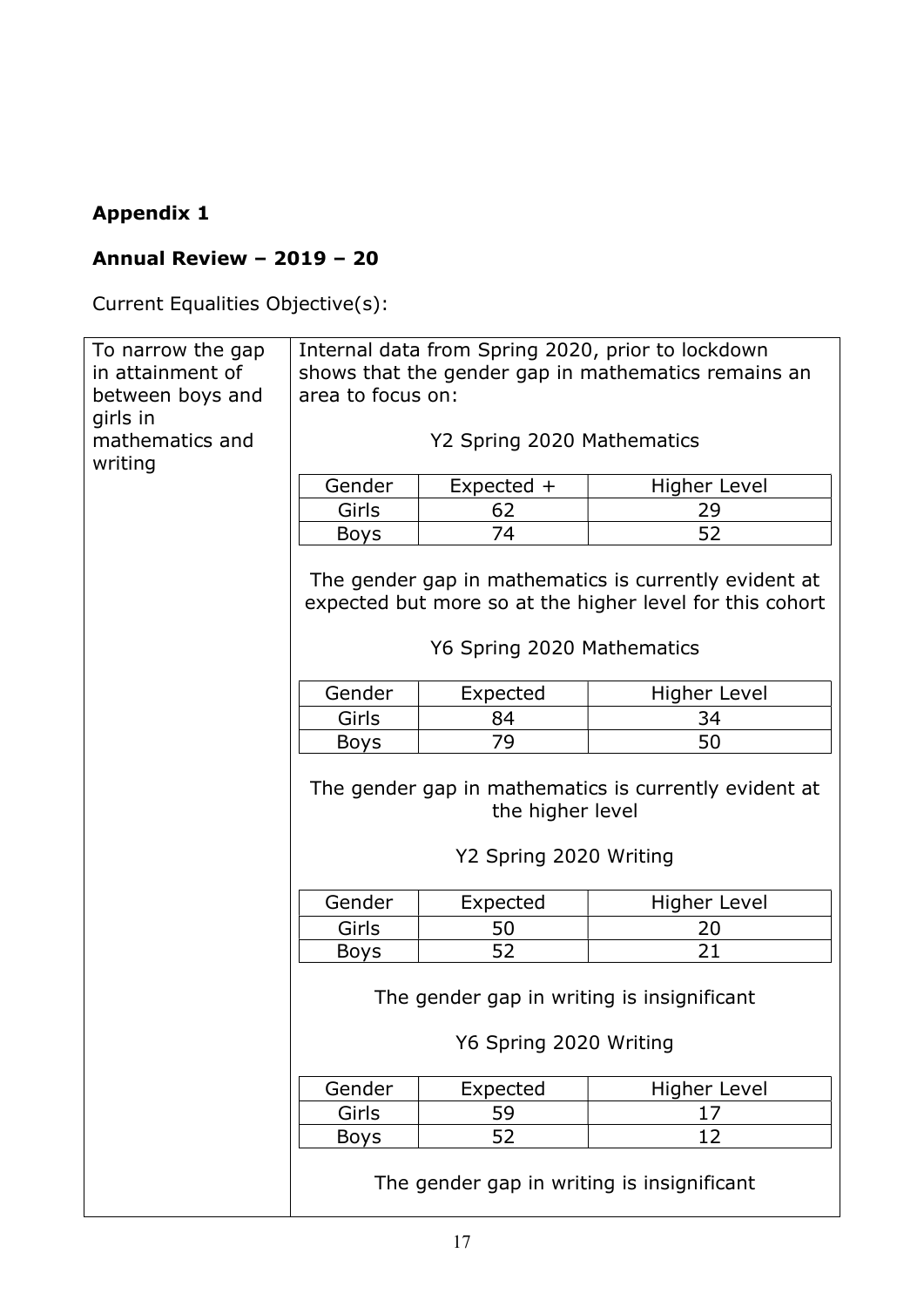| To ensure the<br>progress of<br>vulnerable groups,<br>including FSM (free<br>school meals), | Internal data from Spring 2020, prior to lockdown<br>shows:<br>Y2 on target |         |         |                    |  |  |
|---------------------------------------------------------------------------------------------|-----------------------------------------------------------------------------|---------|---------|--------------------|--|--|
| across the school                                                                           |                                                                             | Reading | Writing | <b>Mathematics</b> |  |  |
|                                                                                             | <b>Boys</b>                                                                 | 1/2     | 1/2     | 1/2                |  |  |
|                                                                                             | Girls                                                                       | 1/2     |         |                    |  |  |
|                                                                                             | Y6 on target                                                                |         |         |                    |  |  |
|                                                                                             |                                                                             | Reading | Writing | <b>Mathematics</b> |  |  |
|                                                                                             | <b>Boys</b>                                                                 | 3/5     | 2/5     | 1/5                |  |  |
|                                                                                             | Girls<br>2/4<br>2/4<br>2/4                                                  |         |         |                    |  |  |
|                                                                                             |                                                                             |         |         |                    |  |  |

# Annual Review – 2020 – 21

Current Equalities Objective(s):

| To narrow the gap<br>in attainment of<br>between boys and<br>girls in<br>mathematics and<br>writing | Internal data from Summer 2021, post lockdown, shows<br>that the gender gap in mathematics remains an area to<br>focus on:<br>Y2 Summer 2021 Mathematics |              |              |  |  |  |  |
|-----------------------------------------------------------------------------------------------------|----------------------------------------------------------------------------------------------------------------------------------------------------------|--------------|--------------|--|--|--|--|
|                                                                                                     | Gender                                                                                                                                                   | $Expected +$ | Higher Level |  |  |  |  |
|                                                                                                     | Girls (22)                                                                                                                                               | 64           | 23           |  |  |  |  |
|                                                                                                     | 39<br>81<br>Boys (31)                                                                                                                                    |              |              |  |  |  |  |
|                                                                                                     | The gender gap in mathematics remains significant at<br>EOKS <sub>1</sub><br><b>Y6 Summer 2020 Mathematics</b>                                           |              |              |  |  |  |  |
|                                                                                                     | Higher Level                                                                                                                                             |              |              |  |  |  |  |
|                                                                                                     | 83<br>Girls (30)<br>30<br>21<br>82<br>Boys (28)                                                                                                          |              |              |  |  |  |  |
|                                                                                                     |                                                                                                                                                          |              |              |  |  |  |  |
|                                                                                                     | The gender gap in mathematics is currently not<br>significant at EOKS 2                                                                                  |              |              |  |  |  |  |